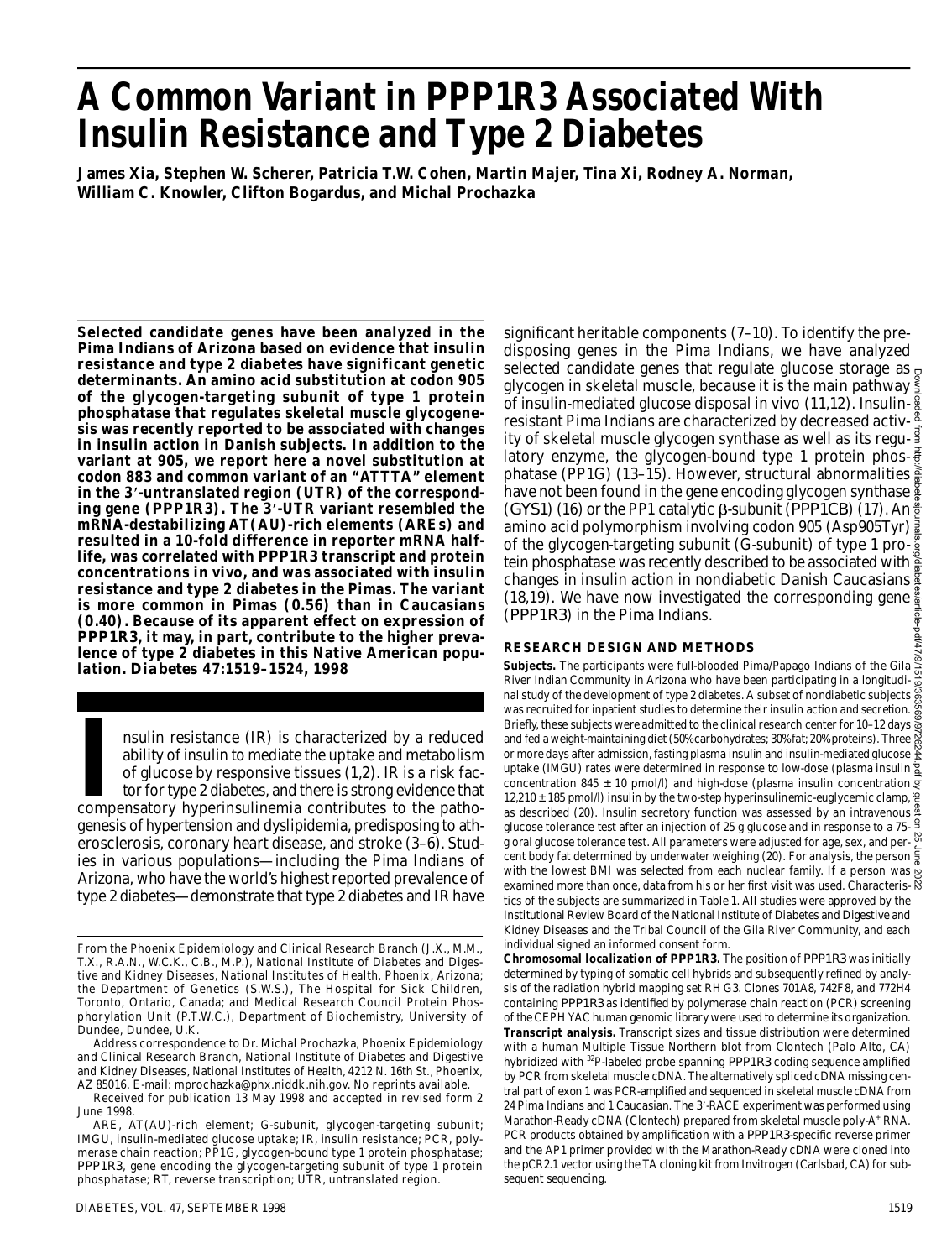#### TABLE 1

| Association of PPP1R3 polymorphisms with insulin action and diabetes |  |  |  |  |  |
|----------------------------------------------------------------------|--|--|--|--|--|
|----------------------------------------------------------------------|--|--|--|--|--|

| Genotypes                                                         | <b>ATTTA</b>    |                 |                                       | Adjusted         |                  |                  | 883             |                       |                  | Adjusted         |                 | 905            |                                                 | Adjusted      |                  |  |
|-------------------------------------------------------------------|-----------------|-----------------|---------------------------------------|------------------|------------------|------------------|-----------------|-----------------------|------------------|------------------|-----------------|----------------|-------------------------------------------------|---------------|------------------|--|
|                                                                   | 11              | 12              | 22                                    | $\boldsymbol{P}$ | $\boldsymbol{P}$ | Ser/Ser          | Ser/Arg         | Arg/Arg               | $\boldsymbol{P}$ | $\boldsymbol{P}$ | Tyr/Tyr         | Asp/Tyr        | Asp/Asp                                         | P             | $\boldsymbol{P}$ |  |
| Insulin action                                                    |                 |                 |                                       |                  |                  |                  |                 |                       |                  |                  |                 |                |                                                 |               |                  |  |
| M/W                                                               | 14/6            | 44/17           | 22/11                                 |                  |                  | 6/1              | 35/15           | 38/19                 |                  |                  | 13/6            | 46/18          | 22/10                                           |               |                  |  |
| Age (years)                                                       | $29 \pm 8$      | $27 \pm 6$      | $27 \pm 6$                            | <b>NS</b>        | <b>NS</b>        | $30 \pm 7$       | $28 \pm 6$      | $27 \pm 6$            | <b>NS</b>        | <b>NS</b>        | $28 \pm 8$      | $28 \pm 6$     | $27 \pm 6$                                      | <b>NS</b>     | <b>NS</b>        |  |
| Body fat (%)                                                      | $30 \pm 9$      | $30 \pm 9$      | $31 \pm 9$                            | <b>NS</b>        | <b>NS</b>        | $30 \pm 10$      | $30 \pm 9$      | $30 \pm 8$            | <b>NS</b>        | NS.              | $30 \pm 9$      | $30 \pm 8$     | $31 \pm 9$                                      | <b>NS</b>     | <b>NS</b>        |  |
| $Log10$ fasting<br>(pmol/l)                                       | $1.4 \pm 0.2$   | $1.5 \pm 0.2$   | $1.5 \pm 0.2$                         | 0.07             | < 0.01           | $1.3 \pm 0.2$    | $1.5 \pm 0.2$   | $1.5 \pm 0.2$         | 0.05             | < 0.01           | $1.4 \pm 0.2$   | $1.5 \pm 0.2$  | $1.5 \pm 0.2$                                   | 0.05          | < 0.02           |  |
| IMGU to<br>low-dose insulin<br>$(mg/kg$ EMBS $\cdot$ min)         | $3.46 \pm 1.49$ | $2.65 \pm 0.99$ | $2.60 \pm 0.88$                       | 0.01             | < 0.01           | $4.24 \pm 1.74$  | $2.64 \pm 0.89$ | $2.72 \pm 1.05$ <0.01 |                  | < 0.01           | $3.43 \pm 1.47$ |                | $2.61 \pm 0.93$ $2.69 \pm 0.98$ <0.02 <0.01     |               |                  |  |
| <b>IMGU to</b><br>high-dose insulin<br>$(mg/kg$ EMBS $\cdot$ min) | $9.71 \pm 2.14$ |                 | $8.20 \pm 2.27$ $8.65 \pm 2.11$ <0.04 |                  | 0.01             | $11.01 \pm 1.64$ | $8.27 \pm 2.24$ | $8.52 \pm 2.22$       | 0.01             | < 0.01           |                 |                | $9.60 \pm 2.40$ $8.19 \pm 2.13$ $8.85 \pm 2.21$ | < 0.04 < 0.03 |                  |  |
| Diabetes                                                          |                 |                 |                                       |                  |                  |                  |                 |                       |                  |                  |                 |                |                                                 |               |                  |  |
| M/W                                                               | 84/98           | 189/261         | 123/175                               |                  |                  | 29/40            | 170/212         | 197/282               | -                |                  | 87/102          | 189/259        | 120/173                                         |               |                  |  |
| Age (years)                                                       | $44 \pm 14$     | $43 \pm 14$     | $46 \pm 15$                           | <b>NS</b>        | <b>NS</b>        | $45 \pm 14$      | $43 \pm 15$     | $45 \pm 15$           | <b>NS</b>        | <b>NS</b>        | $44 \pm 14$     | $43 \pm 14$    | $46 \pm 15$                                     | <b>NS</b>     | <b>NS</b>        |  |
| BMI $(kq/m2)$                                                     | $33.9 \pm 8.4$  | $34.1 \pm 8.1$  | $33.3 \pm 7.7$                        | <b>NS</b>        | <b>NS</b>        | $33.9 \pm 8.7$   | $34.1 \pm 8.2$  | $33.6 \pm 7.8$        | <b>NS</b>        | <b>NS</b>        | $34.3 \pm 8.5$  | $33.9 \pm 8.1$ | $33.3 \pm 7.7$                                  | <b>NS</b>     | <b>NS</b>        |  |
| Prevalance (%)                                                    | 56              | 64              | 69                                    | <0.02            | < 0.04           | 57               | 60              | 68                    | < 0.02           | < 0.05           | 56              | 64             | 69                                              | < 0.01        | < 0.04           |  |

The data (means ± SD) of fasting insulin and of low-dose and high-dose IMGU rates were analyzed by multiple regression analysis. Differences in prevalence of type 2 diabetes with onset age <45 years in 930 people were analyzed by the  $\chi^2$  method.  $P = P$  values for statistical comparison of unadjusted parameters. Adjusted  $P = P$  values for comparison of parameters adjusted for sex, age, percent body fat, or BMI. EMBS, estimated metabolic body size (33).

**Genomic DNA analysis.** Genomic DNA was prepared from white blood cells or transformed lymphoblasts after signed informed consent was obtained from the participants. Southern blot analysis was performed with *Eco*RI-digested genomic DNA. Coding sequences, splicing sites, and the 5'- and 3'-untranslated regions (UTRs) were screened for mutations in 30 nondiabetic Pima Indians by PCR, and the products were sequenced with nested primers using the Dye terminator cycle sequencing FS kit and the ABI automated sequencer model 373A from ABI Division of Perkin Elmer (Foster City, CA). Primer information is available upon request.

Genotyping of polymorphisms at codon 883, 905, and ARE. The *Ddel vari*ant at codon 905 was genotyped on PCR products amplified with the forward primer 5'-TAGGTATTTGTAATGTACGTGTA-3' and the reverse primer 5'-GTAACTGCATTCTCTACAGCAA-3'. The ARE variant was genotyped using primers 5'-CAGATAAAACATGGACAATGGC-3' and 5'-TTGAAATATTTGAT-CAATGAATCC-3'. The variant at codon 883 was genotyped using the mismatch-PCR/RFLP assay (21). We designed a reverse primer that lies immediately adjacent to the variant site and incorporates a single base mismatch (indicated in lower case "g" instead of "T") at the second base preceding its  $3'$  end  $(5'-$ TTTCTTTGATAATTCTTGAACCgG-3'). PCR was performed in combination with a perfectly matched upstream forward primer (5'-TAGGTATTTGTAATGTACGT-GTA-3') to produce a 254-bp fragment. In the presence of a "C" at the polymorphic site immediately adjacent to the 3' end of the mismatched primer, the PCR product gained an artificial *Hae*III restriction site (gGCC), whereas DNA amplified from an allele containing an "A" at this position (gGAC) remained uncleaved. All polymorphisms were resolved by electrophoresis on a 4% agarose gel.

**Analysis of RNA and protein from skeletal muscle biopsies.** Collection of skeletal muscle biopsies and preparation of RNA and protein extracts were described previously (16). In Northern analysis, 20 mg total RNA was fractionated by electrophoresis through a 1.2% formaldehyde-agarose gel, transferred to a nitrocellulose membrane, and hybridized with radiolabeled cDNA probes. OligodT primed cDNA was synthesized from 2 µg of total RNA using the Superscript cDNA Synthesis Kit from GIBCO BRL (Gaithersburg, MD). All primer combinations for mRNA/cDNA quantification were designed to span at least one intron in the gene to avoid co-amplification of genomic DNA that may contaminate RNA preparations. B-Actin served as an internal control, as described (16). Differences in expression between transcripts containing ARE alleles 1 and 2 in heterozygotes were assessed by simultaneously comparing the relative allelic ratio in genomic DNA and skeletal muscle cDNA from each individual. PCR was performed using <sup>32</sup>P-labeled forward primer (5'-CAGATAAAACATGGACAATGGC-3') and unlabeled reverse primer (5'-TTGAAATATTTGATCAATGAATCC-3'), and products were resolved on a 6% sequencing gel. After 24 cycles, aliquots were collected every two to three subsequent cycles to determine when the amplification was in an exponential phase. G-Subunit protein was detected by Western blotting using a polyclonal rabbit antibody (diluted 1:400) developed against a synthetic peptide encompassing amino acids 391–407 from Research Genetics (Huntsville, AL), followed by treatment with a secondary anti-rabbit Ig heavy chain antibody (diluted 1:15,000) from Pierce (Rockford, IL). Variation in loading between lanes was normalized by immunostaining of the blots with a mouse monoclonal antibody against human  $\alpha$ -actin (diluted 1:500) from Sigma (St. Louis, MO), followed by a secondary anti-mouse antibody (diluted 1:15,000; Pierce). The blots were stained with the SuperSignal chemiluminescent substrate (Pierce), and films were exposed for different time periods.

**Analysis of reporter mRNA.** The reporter constructs were created by inserting a 860-bp fragment of PPP1R33'-UTR encompassing ARE allele 1 or allele 2 between the stop codon and the first polyadenylation site of the rabbit  $\beta$ -globin gene in vector pNEOR $\beta \mathsf{G}^\text{GC}$  (22). The allelic fragments were PCR-amplified with primers introducing an artificial *Xba*I site at both ends, and the products were ligated into a unique *Xba*I site within the 3'-UTR of the  $\beta$ -globin reporter gene. Constructs containing allele ARE 1 and ARE 2 in the forward (F) and reverse (R) orientations designated pR3ARE1F, pR3ARE2F, pR3ARE1R, and pR3ARE2R, respectively, were identified by PCR and verified by sequencing. NIH3T3 cells were grown in Dulbecco's modified eagle medium (GIBCO BRL) supplemented with 10% fetal bovine serum, 50 U/ml penicillin G and 50 µg/ml streptomycin. Cells were seeded at density 2  $\times$  10 $^6$  into 60 mm Petri dishes and incubated for 24 h, reaching approximately 50% confluency. Transfections were performed using 4-µg plasmid DNA and CalPhos Maximizer Transfection Kit (Clontech), and poly-A<sup>+</sup> RNA was isolated with Oligotex Direct mRNA Kit from QIAGEN (Valencia, CA) after 24 and 48 h. To determine the half-life of the reporter RNA, cells were treated with actinomycin D (5 µg/ml), and RNA was extracted at different time points over the 24-h period after transfection. Reporter transcripts were quantified by reverse transcription (RT)-PCR using *neo* mRNA/cDNA as an internal control.

All measurements of PPP1R3 transcript, G-subunit protein, and reporter mRNA were performed in triplicate. The coefficients of variation were 15, 11, and 6%, respectively.

**Statistical analysis.** Statistical comparison of quantitative traits were performed using the general linear modeling program of the SAS Institute (Cary, NC). In these analyses, genotype was treated as a class variable. Plasma insulin concentrations were  $log_{10}$  transformed before analysis to approximate a normal distribution. Repeated measures of analysis of variance and *t* tests were also performed for quantitative comparisons of *PPP1R3* and reporter mRNA levels.

## **RESULTS**

We have determined that PPP1R3 is located on chromosome 7q31.1-q31.2 and consists of four exons (Fig. 1*A*) . Northern blot hybridization revealed two transcripts (~5 kb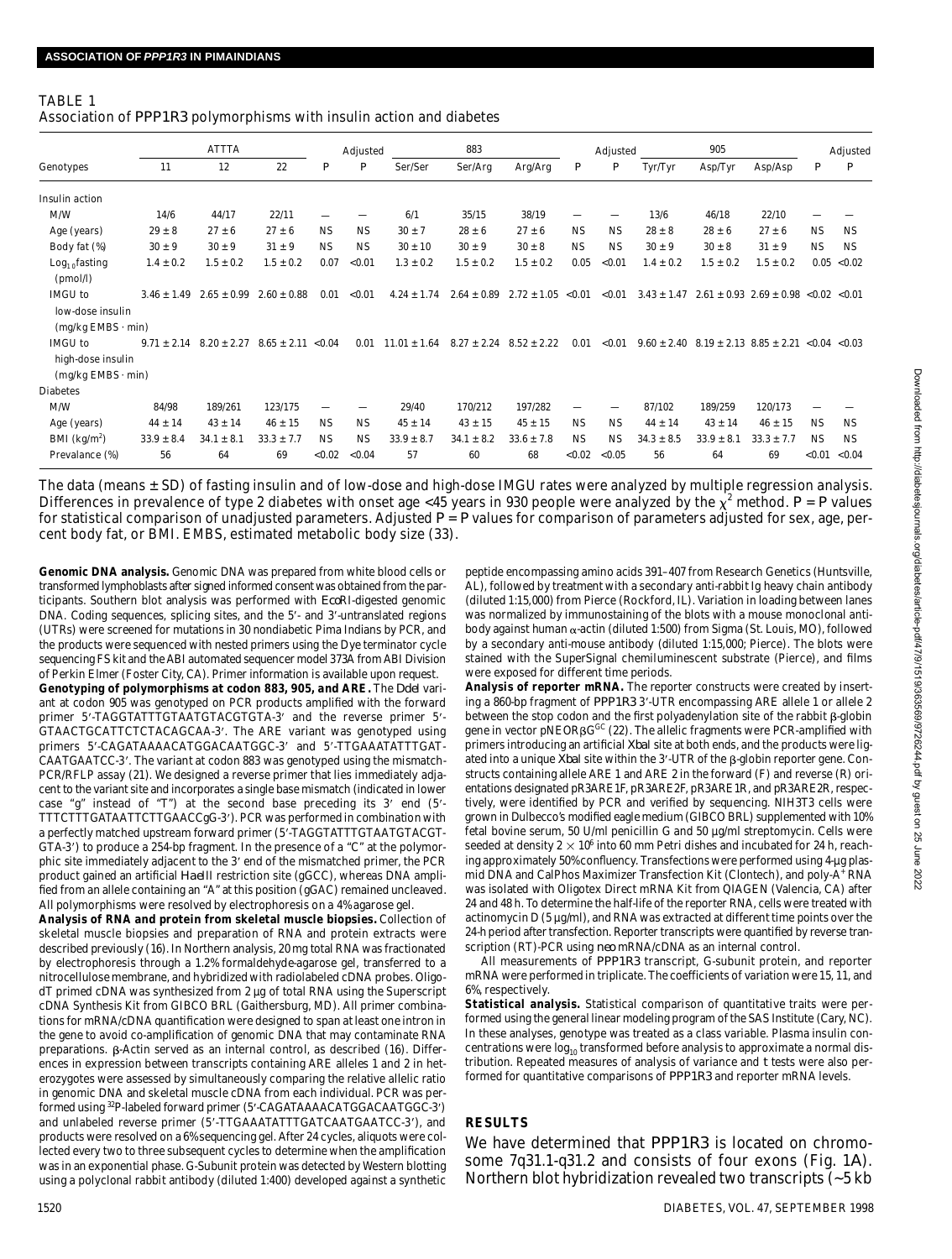

FIG. 1. Genomic structure of *PPP1R3. A*: Coding sequences are shown as solid boxes, 5'- and 3'-UTR as open boxes, and introns as thin lines. **Two polyadenylation sites (each preceded by the characteristic AATAAA signal) are marked by (a), and ARE motifs in 3 -UTR by vertical tick marks. All variants are indicated by arrows. The Arg883Ser and Asp905Tyr variants are determined by an AGG AGT and GAC TAC substi**tution, respectively. The polymorphic ARE is indicated by *b. B*: Alignment of ARE allele 1 and 2 encompassing the third and fourth ATTTA ele**ment (double underlined) in 3 -UTR. Due to a small rearrangement, the distance between both elements is 10 bp in allele 1 and 2 bp in allele 2. GenBank accession numbers: AF024576-AF024579.**

and ~7.5 kb) in human skeletal muscle and heart that differ by the length of the 3'-UTR as detected by 3'-RACE. In skeletal muscle, the 5-kb transcript was about 2.5-fold more abundant than the 7.5-kb transcript. We also found a shorter transcript missing 521 bp of the coding sequence between bases 179 and 699 of the published cDNA (23). The beginning and end of the excluded segment are demarcated by the characteristic splice donor (GT) and splice acceptor (AG) sites, respectively, and we conclude that the shorter mRNA is produced by alternative splicing. This form, representing 8–24% of the full-length transcript, has a change in reading frame and predicts a truncated protein consisting of 74 amino acids. However, it is not yet known whether this shorter transcript is translated.

Southern blot analysis of *Eco*RI-digested DNA from 52 nondiabetic Pimas did not show any major structural alterations in *PPP1R3,* regardless of whether the subjects were insulin sensitive or insulin resistant. Screening of the gene by PCR and sequencing in 30 nondiabetic individuals revealed two single-base substitutions within the last exon that predict an aspartic acid–to–tyrosine variant at codon 905 (Asp905Tyr), as previously described in Caucasians (18), and a novel arginine-to-serine variant at codon 883 (Arg883Ser). Four single-base substitutions were identified in noncoding regions, including one approximately 1.6 kb upstream from the starting methionine codon, and three variants within a 600 bp region downstream from the first polyadenylation signal (Fig. 1*A*). There was also a 5-bp length polymorphism in 3 - UTR affecting the distance between two ATTTA pentanucleotides (alleles ARE1 and ARE2; Fig. 1*B*) that are the smallest consensus motifs of mRNA-destabilizing AREs (24). All polymorphisms were in linkage disequilibrium, and we have genotyped the di-allelic variants at codons 883 and 905, as well as ARE, in 930 Pima Indians. The frequencies of Ser883, Tyr905, and ARE1 were 0.27, 0.44, and 0.44, respectively; each was associated with a lower fasting plasma insulin, higher IMGU in response to low-dose and high-dose insulin infusions, and lower prevalence of type 2 diabetes than alleles Arg883, Asp905, and ARE2 (Table 1). The differences remained statistically significant (<0.05) after adjusting for  $\frac{3}{2}$ sex, age, and BMI or percent body fat individually, as well as  $\frac{3}{8}$ for all covariates combined.

By analysis of DNA from 56 CEPH Caucasians, we found that the ARE polymorphism was also common in this population. However, the frequency of the ARE2 allele (0.4) was  $\frac{36}{9}$ significantly lower than in the Pimas ( $P < 0.001$ ). Further- $\frac{3}{8}$ more, codon 883 polymorphism was not observed in this Caucasian sample.

In skeletal muscle biopsies from 20 nondiabetic Pima Indians, there was a sixfold interindividual variation of *PPP1R3*<sup>2</sup> mRNA concentration that positively correlated with differ- $\frac{5}{9}$ ences in G-subunit protein concentration (*r* = 0.73; *P* < 0.01; Fig. 2*A*). Moreover, the mRNA and protein correlated positively with IMGU in response to high-dose insulin ( $r = 0.51$ ,  $\tilde{\epsilon}$ )  $P$  = 0.02; Fig. 2*B* and *C*). ARE motifs have been implicated in  $\frac{g}{2}$ posttranscriptional regulation of mRNA stability in some genes (24); and the mean *PPP1R3* mRNA concentration in  $\frac{3}{4}$ skeletal muscle from nine ARE2/ARE2 homozygous individuals was 44% lower compared with that from four ARE1/ARE1 homozygotes (*P* = 0.01; Fig. 2*D*). The quantitative differences between the ARE1- and ARE2-containing *P P P 1 R 3* mRNA were further confirmed in 12 ARE1/ARE2 heterozygotes in whom the ARE2-containing mRNA had an approximately 20% lower concentration relative to the ARE1 containing mRNA (*P* < 0.001; not shown). Downloaded from http://diabetesjournals.org/diabetes/article-pdf/47/9/1519/363569/9726244.pdf by guest on 25 June 2022

To determine whether the PPP1R3 mRNA differences observed in skeletal muscle biopsies could be attributed to the polymorphic 3 -UTR, we constructed plasmids in which 860 bp between the stop codon and the first polyadenylation site of *PPP1R3* (encompassing ARE1 and ARE2 alleles, respectively) were inserted in either orientation downstream of the stop codon in the 3'-UTR of rabbit  $\beta$ -globin reporter gene in the vector pNEORβG<sup>GC</sup> (22) (Fig. 3*A*). The abundance of the chimeric  $\beta$ -globin transcript was measured 24 h and 48 h after transfection, and no significant differences in  $\beta$ -globin mRNA levels were observed between cells transfected with pNEORBG<sup>GC</sup> vector alone and those transfected with constructs containing the 860-bp *PPP1R3* fragment in reverse ori-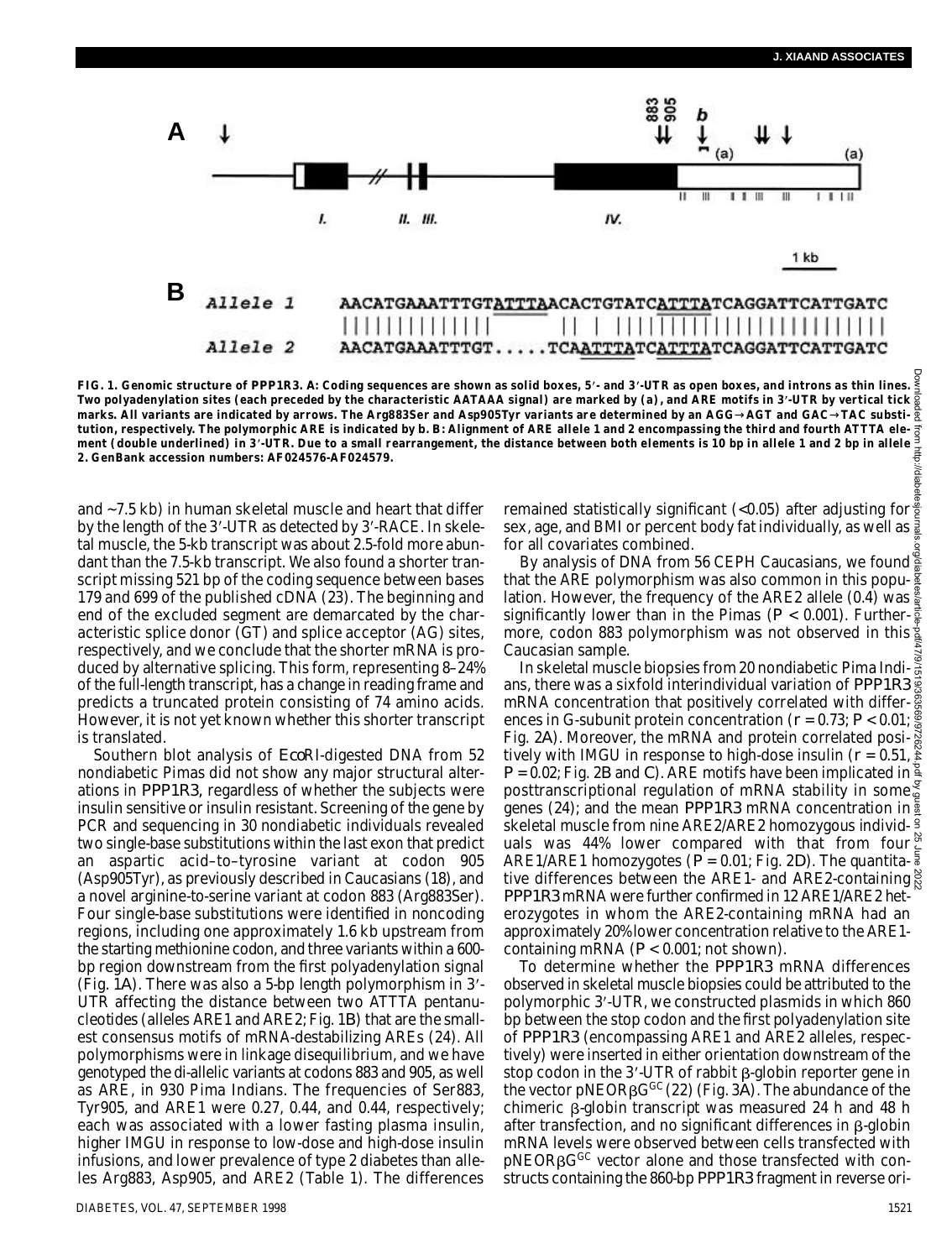

FIG. 2. PPP1R3 mRNA and G-subunit protein levels in skeletal muscle. A: Correlation between levels of PPP1R3 mRNA and G-subunit protein  $(r = 0.73, P < 0.01)$ . Correlation between PPP1R3 mRNA (B)  $(r = 0.51, P = 0.02)$  or G-subunit protein (C)  $(r = 0.51, P = 0.02)$  and IMGU in **response to a high dose of insulin (15,744 ± 1,482 pmol/l) measured by the hyperinsulinemic-euglycemic clamp (20).** *D***: Concentration of mRNA** in homozygotes for ARE allele 1 versus allele 2 (P = 0.01). The relative mRNA concentration (PPP1R3/B-actin mRNA ratio) determined by RT-**PCR is the mean of triplicate measurements, and protein levels were measured by Western blots.**

entation (pR3ARE1R and pR3ARE2R; Fig. 3*B*). However, the relative abundance of reporter mRNA encoded by constructs containing the 860-bp fragment in forward orientation (pR3ARE1F and pR3ARE2F) was approximately sevenfold lower than that observed with pR3ARE1R, pR3ARE2R, and pNEORBG<sup>GC</sup> alone. Furthermore, the reporter mRNA encoded by pR3ARE2F was 20–40% lower than that observed for pR3ARE1F 24 h and 48 h after transfection (*P* < 0.01; Fig. 3*B*). The decay rates of all transcripts were also measured during a 24-h period after treatment with the transcription inhibitor actinomycin D. No significant differences in  $\beta$ -globin mRNA were observed with pR3ARE1R, pR3ARE2R, and pNEORBG<sup>GC</sup>, whereas a 47 and 84% decrease was observed with pR3ARE1F and pR3ARE2F, respectively (*P* < 0.001; Fig.  $3B$ ). The estimated apparent half-life of the chimeric  $\beta$ -globin mRNA containing ARE2 was at least 10-fold shorter than that observed for mRNA with ARE1 (~2 h vs. >24 h, respectively; *P* < 0.001; Fig. 3*C*) .

### **DISCUSSION**

We have investigated *PPP1R3* as a functional candidate gene that could contribute to IR and type 2 diabetes in the Pima Indians. We describe here several variants in this gene that are associated with parameters of insulin action and with differences in diabetes prevalence. During the progress of this study, we have completed a genome-wide linkage scan of microsatellite markers in this population. Analysis of affected sib-pairs revealed that the location of markers showing an evidence for potential linkage with type 2 diabetes on chromosome 7 coincides with the genetic location of *PPP1R3* (25,26). The finding of linkage with diabetes in this region lends additional support to the hypothesis that variants in the *PPP1R3* gene contribute to the etiology of type 2 diabetes.

The associated polymorphisms we detected in *PPP1R3* include a potential mRNA destabilizing ARE motif in the 3'-UTR. ARE motifs in 3'-UTR have been implicated in mRNA degradation (22,24,27,28). The 7.5-kb transcript of *PPP1R3* contains 21 ARE motifs that may explain the ~2.5-fold lower abundance in muscle compared with the 5-kb mRNA, which has 5 motifs. In addition to their number, the relative spacing of AREs and base composition of the surrounding sequences play an important role in establishing their function as destabilizing elements (24). For example, it has been demonstrated that a transcript containing four clustered ATTTA elements was rapidly degraded, whereas an analogous transcript with four scattered AREs was stable (29). The ARE polymorphism of PPP1R3 changes spacing between the third and fourth motif and may affect mRNA stability. The halflife of the natural *PPP1R3* mRNA has not been reported yet, and we attempted to measure it in skeletal muscle–derived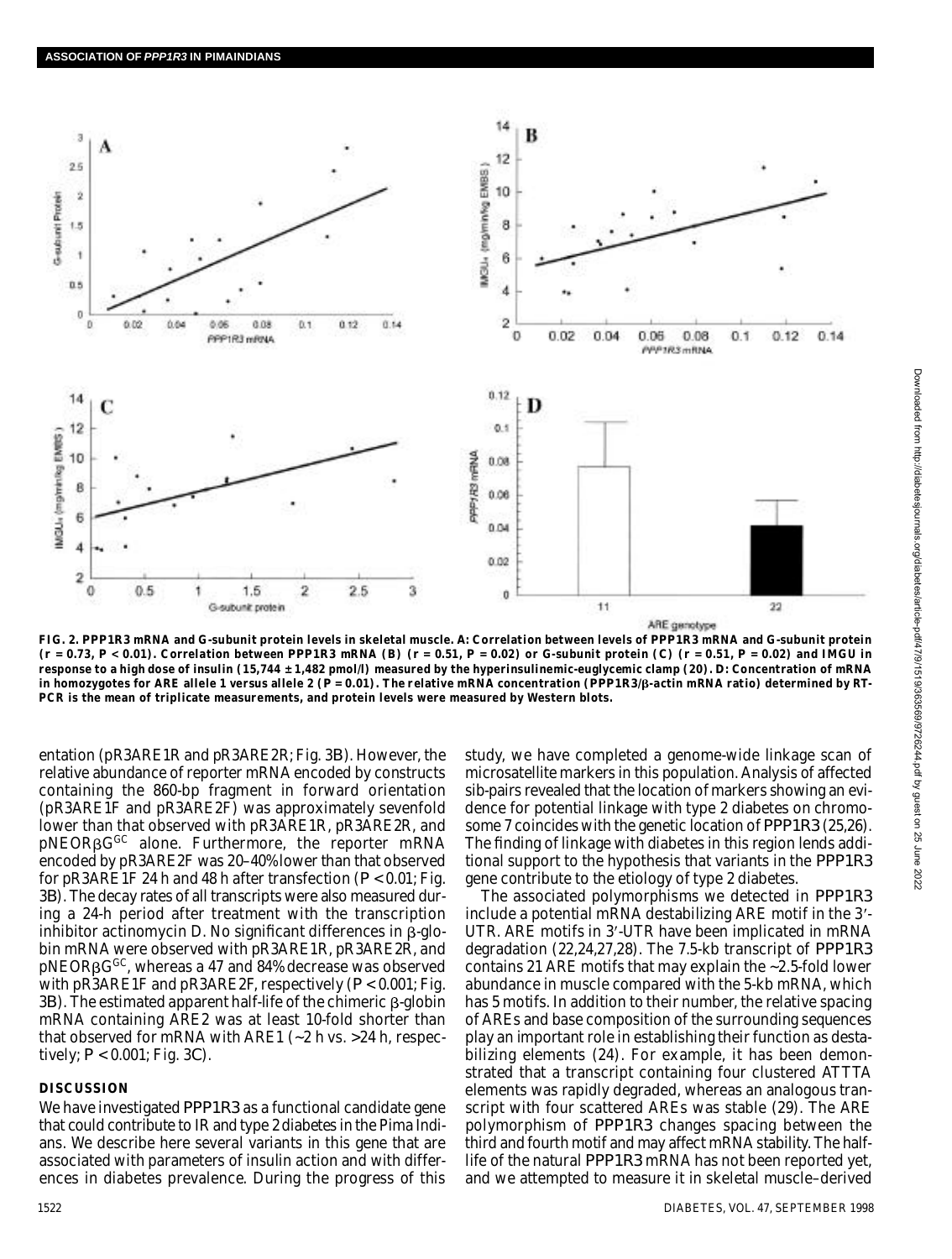

**FIG. 3. Expression of ARE-containing reporter constructs in NIH3T3 cells.** *A***: Reporter constructs were created by inserting 860 bp of 3 - U T R segments encompassing** *PPP1R3* **ARE allele 1 or allele 2 in either the forward (F) or reverse (R) orientation in the 3'<sub></sub>-UTR of rabbit β-globin reporter gene in pNEOR G G C. The constructs were designated pR3ARE1F, pR3ARE1R, pR3ARE2F, and pR3ARE2R, respectively.** *B***: Reporter mRNA expression in NIH3T3 cells was measured 24 and 48 h after transfection without or with actinomycin D (Act-D) added 24 h after trans**fection. Statistically significant differences of the measurements (mean  $\pm$  SD) between pR3ARE1F and pR3ARE2F determined by the *t* test  $\frac{1}{\Omega}$ **are indicated (\****P* **< 0.01, \*\****P* **< 0.001).** *C***: Time-dependent degradation of reporter mRNA in cells treated with actinomycin D 24 h after transfection. Data (mean ± SD) from three different experiments were used to test differences between ARE1- and ARE2-containing reporter transcripts by repeated measures of analysis of variance (***P* **< 0.001).**

human cell lines. However, we were unable to detect the transcript by RT-PCR in RNA extracted from three different primary myoblast cell cultures derived from nondiabetic Pima Indians (30) or in the rhabdomyosarcoma cell line A204. In contrast, the control  $\beta$ -actin transcript was abundantly expressed in these cells (not shown). Nevertheless, our data obtained with the chimeric  $\beta$ -globin constructs demonstrate that the 3'-UTR segment encompasses mRNA destabilizing signals, which act in an orientation-dependent manner, and that the polymorphic ARE further modulates the steady-state level of chimeric  $\beta$ -globin reporter transcripts. The 20–44% reduction in the abundance of ARE2-containing mRNA found in skeletal muscle of both homozygotes and heterozygotes for ARE1 and ARE2 alleles is consistent with the differences in the steady-state reporter mRNA concentration observed between pR3ARE1F and pR3ARE2F.

Chen et al. (23) also reported up to fivefold variation in the abundance of *PPP1R3* mRNA in Danish Caucasians, but no significant differences were found between 15 diabetic and 14 control subjects. We have found that the frequency of the ARE1 and ARE2 alleles in a group of 56 CEPH Caucasians was 0.60 and 0.40, respectively, which demonstrates that this ARE polymorphism is not unique to the Pima Indian population. Genotyping of this polymorphism in a large number of subjects will be necessary to assess its cor-

DIABETES, VOL. 47, SEPTEMBER 1998 1523

relation with mRNA differences and with type 2 diabetes in  $\tilde{\epsilon}$ the Danish and in other populations. In our study, we limited the quantitative analysis of *PPP1R3* mRNA to nondiabetic subjects to avoid potentially misleading secondary  $\frac{3}{2}$ changes in the expression in skeletal muscle of diabetic subjects. Furthermore, based on our data, we do not believe  $\frac{\infty}{2}$ that the large interindividual variability of the transcript<sup>5</sup> concentration is attributable only to the ARE variant. Rather, this polymorphism modulates the mRNA level, and other genetic as well as nongenetic factors are likely to contribute to the variation between subjects.

Similar to our findings of differences in insulin action in vivo second to changes in PP1G levels, Ragolia and Begum (31) recently reported that the overexpression of this subunit in rat skeletal muscle cells resulted in increased insulin-stimulated glucose uptake rates, glycogen synthase activation, and rates of glycogen synthesis. Also, the Tyr905 encoding allele has been recently associated with an increased insulin sensitivity in obese Caucasian males, although no effect on type 2 diabetes prevalence was observed (19). From our current data, we cannot determine whether the ARE polymorphism alone accounts for the observed associations in the Pimas. The functional consequences of the Asp905Tyr and Arg883Ser substitutions, if any, are yet unknown, and relevant studies are still in progress to investigate their biological